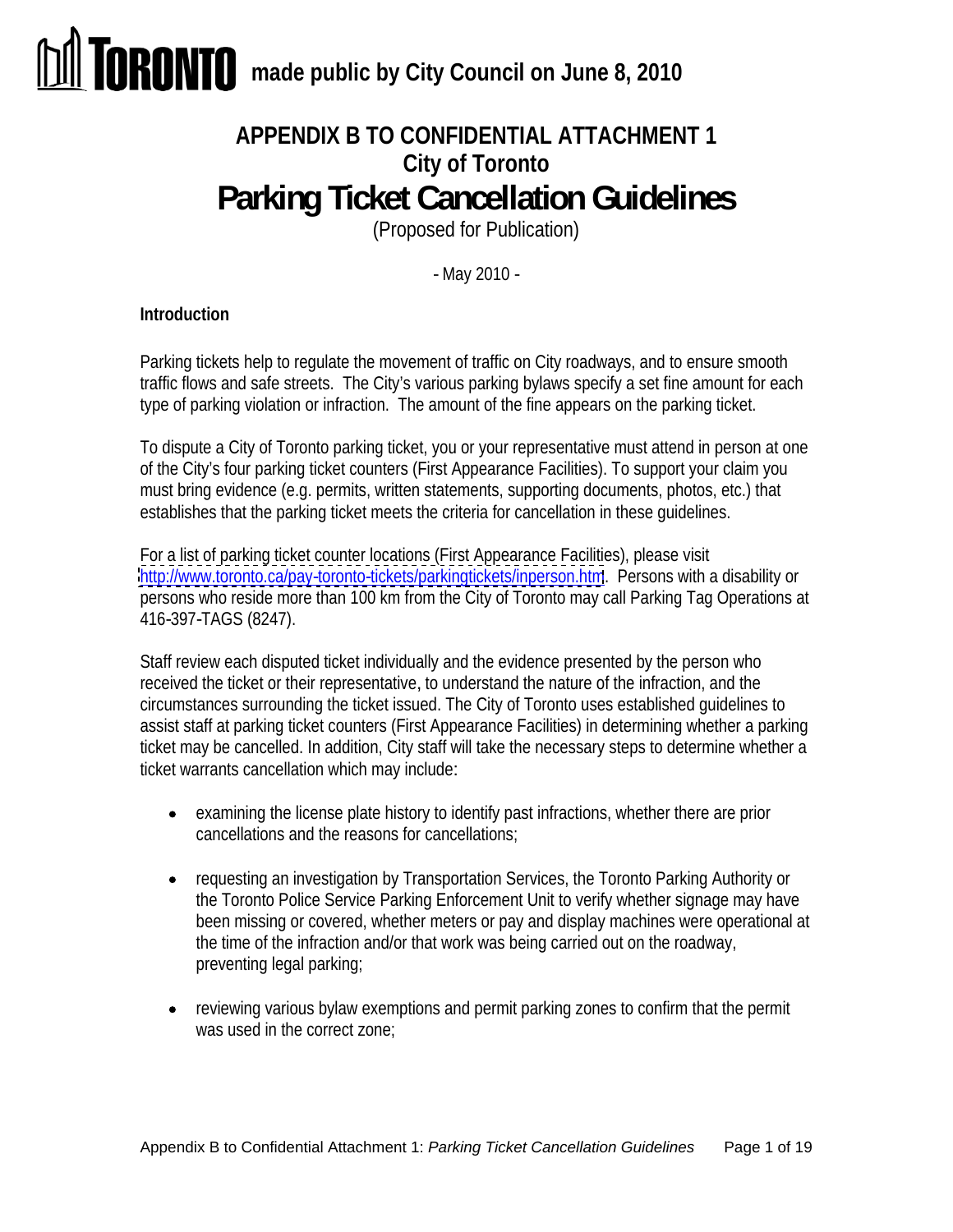- confirming temporary police considerations which would permit parking due to police investigations, construction zones (ie: heavy crane lifts) or other street closures directed by police;
- accessing the Ministry of Transportation license plate/vehicle registration data to verify whether disabled parking permits are valid.

The guidelines below are to be used for City of Toronto issued parking tickets only. They are meant to serve as a reference to provide an understanding of the circumstances in which a City of Toronto parking ticket may be cancelled and to outline the evidence required to support a parking ticket cancellation.

For more information on parking tickets, visit [http://www.toronto.ca/pay-toronto](http://www.toronto.ca/pay-toronto-)<tickets/parkingtickets/index.htm> or call Parking Tag Operations at (416)397-TAGS (8247).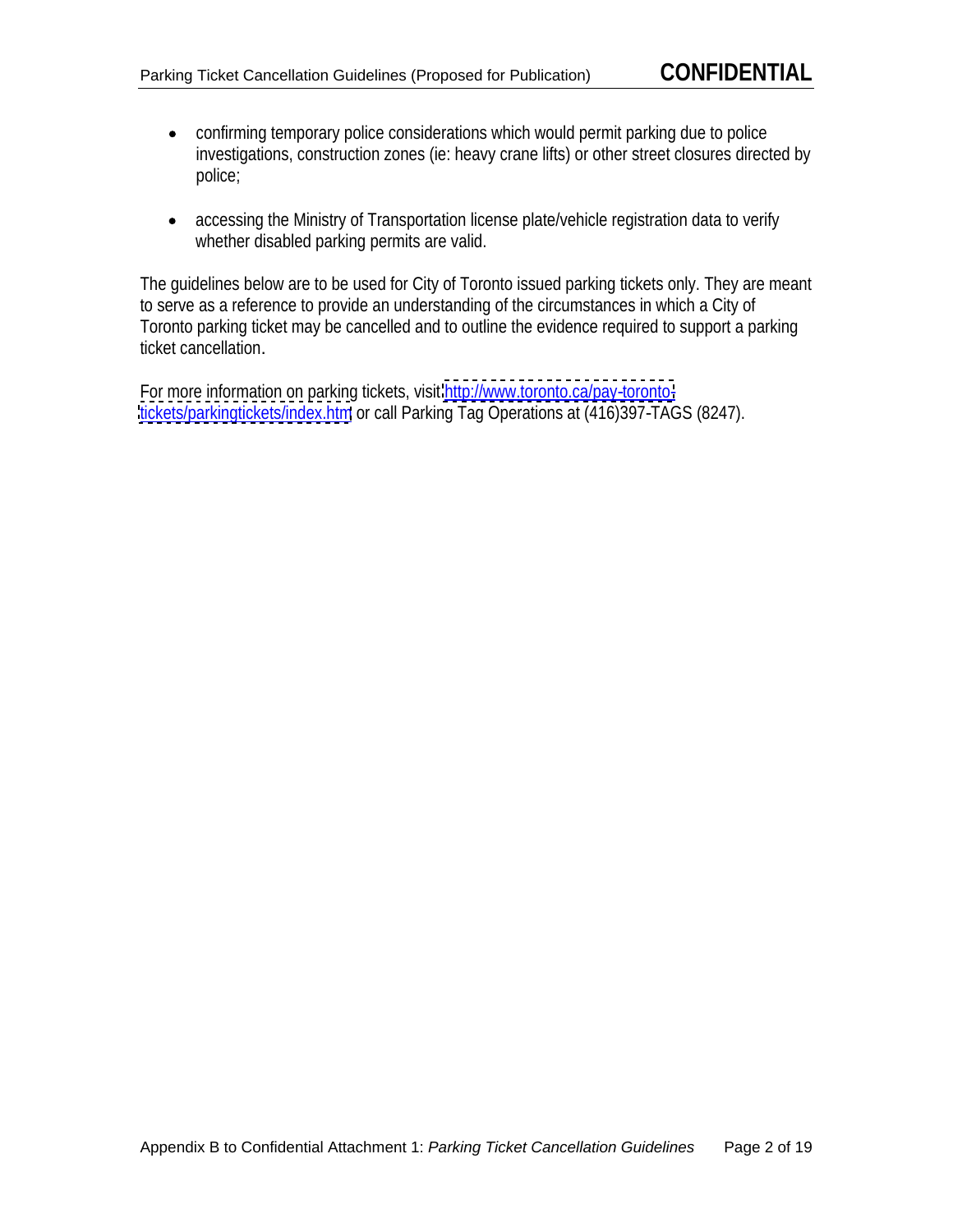# **City of Toronto Parking Ticket Cancellation Guidelines**

# **Table of Contents**

|      | Introduction                                                        |
|------|---------------------------------------------------------------------|
|      |                                                                     |
| 2.0  | Person Claims Vehicle not at Location                               |
| 3.0  |                                                                     |
|      | On-Street and Area Parking Permit.                                  |
| 3.2  |                                                                     |
| 3.3  | <b>Boulevard Parking Permit</b>                                     |
|      |                                                                     |
| 3.5  | <b>Film Permit</b>                                                  |
| 3.6  |                                                                     |
|      |                                                                     |
| 3.8  |                                                                     |
| 3.9  | Valid Pay and Display Receipt Displayed                             |
| 4.0  |                                                                     |
| 5.0  |                                                                     |
|      |                                                                     |
| 6.0  |                                                                     |
|      | Sign Missing or Illegible                                           |
|      |                                                                     |
| 9.0  | Emergency Vehicle                                                   |
| 10.0 |                                                                     |
| 11.0 | Public Utility Vehicles                                             |
| 12.0 |                                                                     |
| 13.0 | Continuing Infraction.                                              |
| 14.0 |                                                                     |
| 15.0 | Taxicabs/Limousines While Picking up or Dropping off Passengers  16 |
| 16.0 | Nursing Agencies/Compassionate Service Agencies                     |
| 17.0 |                                                                     |
| 18.0 | <b>Tour Buses</b>                                                   |
|      | Glossary of Terms                                                   |
|      |                                                                     |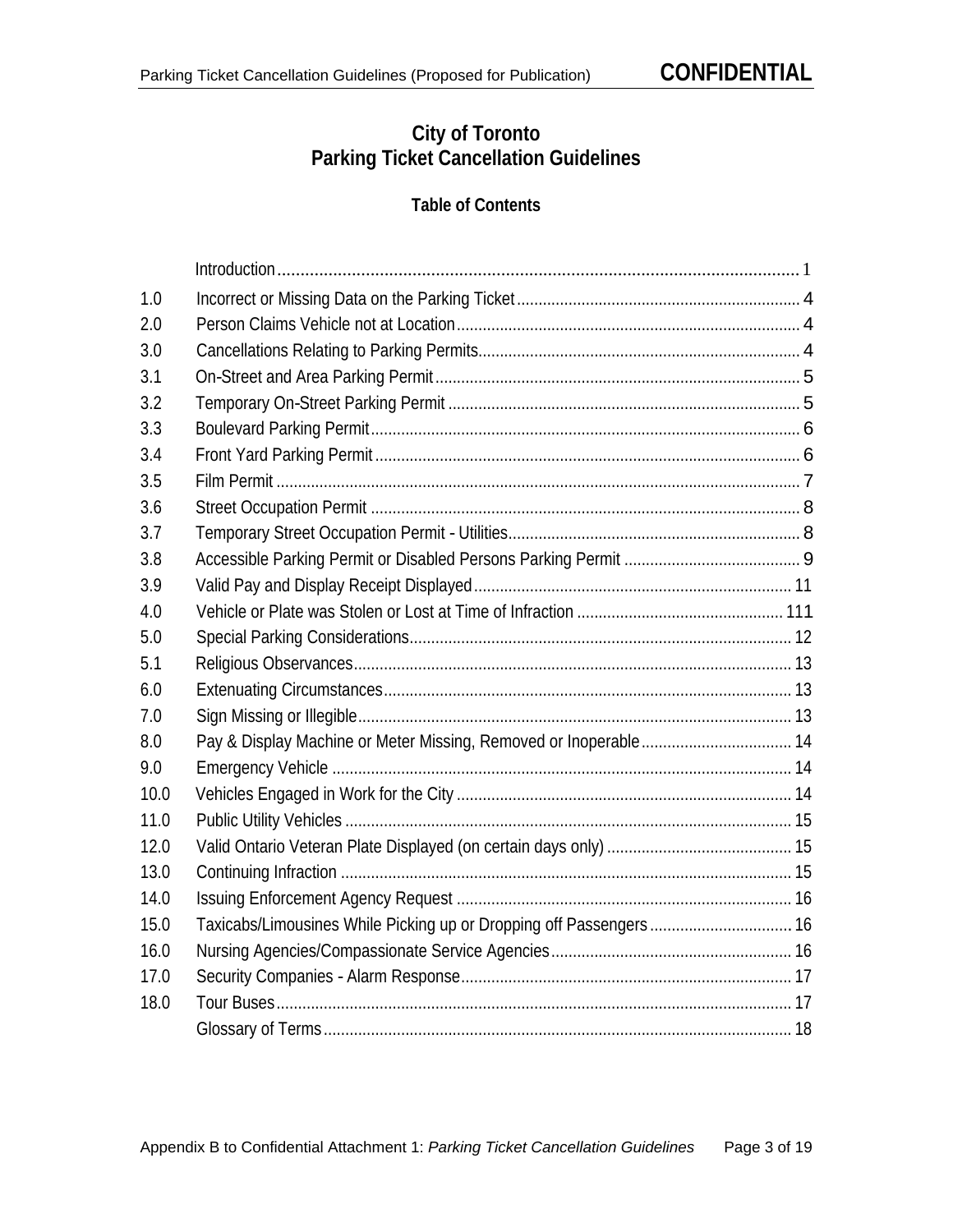# **1.0 Incorrect or Missing Data on the Parking Ticket**

Parking tickets may be cancelled where there is sufficient evidence to indicate that any of the following apply:

- No infraction indicated
- Incorrect or missing date
- Incorrect time of infraction
- Time of infraction missing
- Incorrect or missing plate number
- Plate's Province/State missing
- Vehicle type model missing or incorrect
- Plate's expiry month and date missing or incorrect
- Location of infraction missing or incorrect
- Infraction set fine amount missing, incorrect or changed
- Incorrect municipality or former municipality identified in 'Contrary to (bylaw or code)' space and the contract of the contract of the contract of the contract of the contract of the contract of the contract of the contract of the contract of the contract of the contract of the contract of the contract of the
- Parking ticket not signed
- Changes made to infraction not initialled by the Issuing Officer

# **2.0 Person Claims Vehicle not at Location**

Parking tickets may be cancelled where the following apply:

Vehicle was not in the City or at that location on the date and time of the infraction.

Evidence such as written authorizations, permits, other documents, photos, etc. must be provided to establish that the above criteria for cancellation have been met.

# **3.0 Cancellations Relating to Parking Permits**

Parking tickets may be cancelled for certain types of parking infractions where a valid permit exists and where the permit provides an exemption from the parking infraction noted on the ticket. Following is a list of the City's various parking permits:

- 1. On- Street and Area Parking Permits
- 2. Temporary On-Street Parking Permit
- 3. Boulevard Parking Permit
- 4. Front Yard Parking Permit
- 5. Film Permit
- 6. Street Occupation Permit
- 7. Temporary Street Occupation Permit Utilities
- 8. Accessible Parking Permit or Disabled Persons Parking Permit
- 9. Valid Pay and Display Receipt Displayed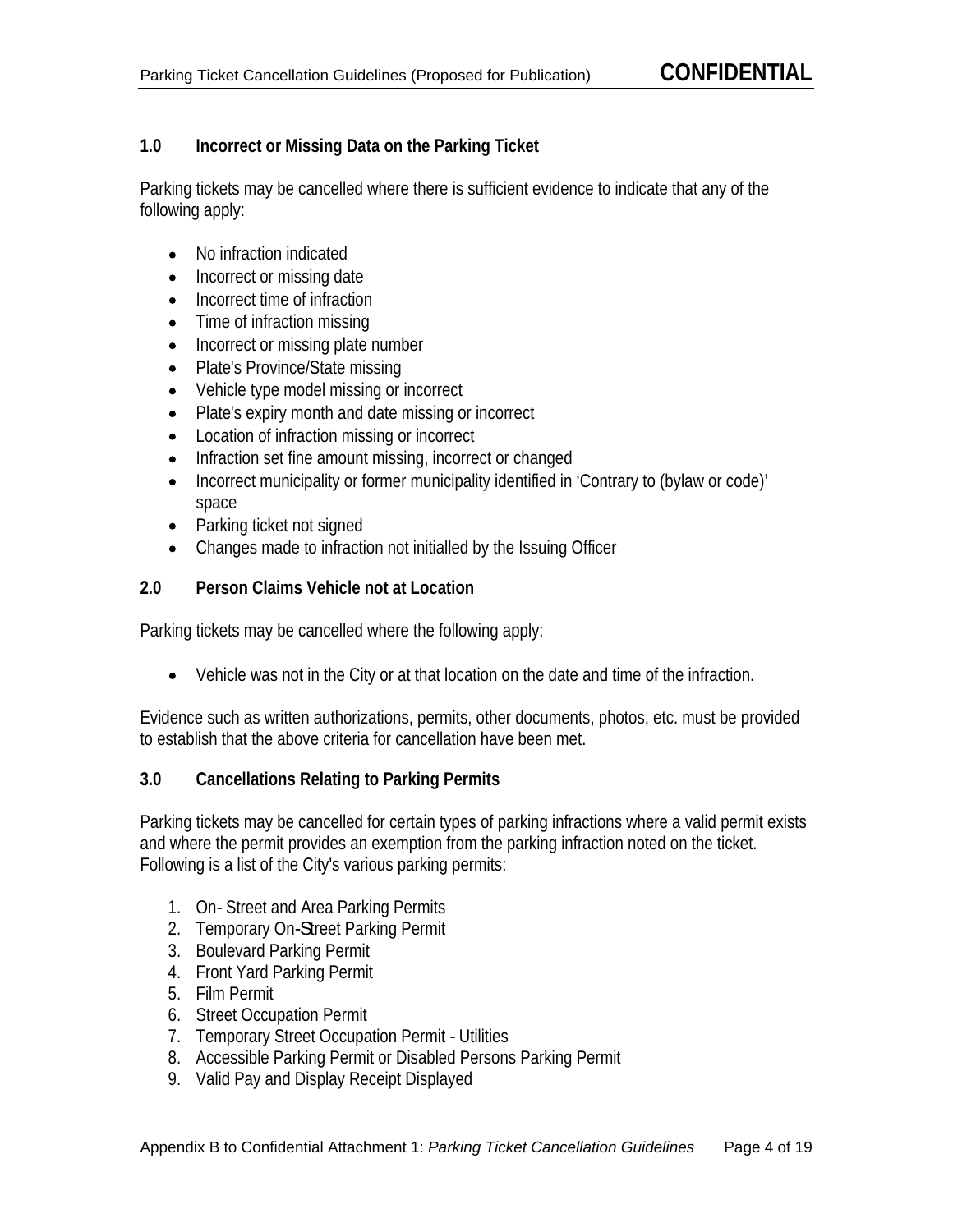The cancellation guidelines for each type of permit are discussed below.

## **3.1 On-Street and Area Parking Permit**

Parking tickets may be cancelled under this section for the following parking infractions:

- Expired Meter
- Three (3) Hour Parking
- Park Signed Highway in excess of permitted time
- Park (prohibited area/ location) without a permit
- Park Fail to display receipt in windshield, or
- Park Fail to deposit fee

A parking ticket may be cancelled under this section provided the following conditions are met:

- 1. The location of the infraction is on a street licensed for parking;
- 2. The vehicle plate number on the parking ticket matches the plate number on the permit ;
- 3. The permit is registered on the City of Toronto permit system;
- 4. Area indicated on the permit is for the location indicated on ticket, (e.g. 1B);
- 5. The permit must be valid for date and time of infraction.

# **3.1.1 Rental Vehicles**

If you:

- have a valid on-street or area parking permit; and,
- you rented a vehicle because the vehicle to which the permit applies is being repaired; and
- the rental vehicle has been ticketed.

The car rental agreement and garage repair bill must be provided in order for a cancellation to be considered.

# **3.2 Temporary On-Street Parking Permit**

Parking tickets may be cancelled under this section for the following infractions:

- Expired Meter
- Three (3) Hour Parking
- Park Signed Highway in excess of permitted time
- Park (prohibited area/ location) without a permit
- Park Fail to display receipt in windshield; or
- Park Fail to deposit fee

A parking ticket may be cancelled under this section provided the following conditions are met: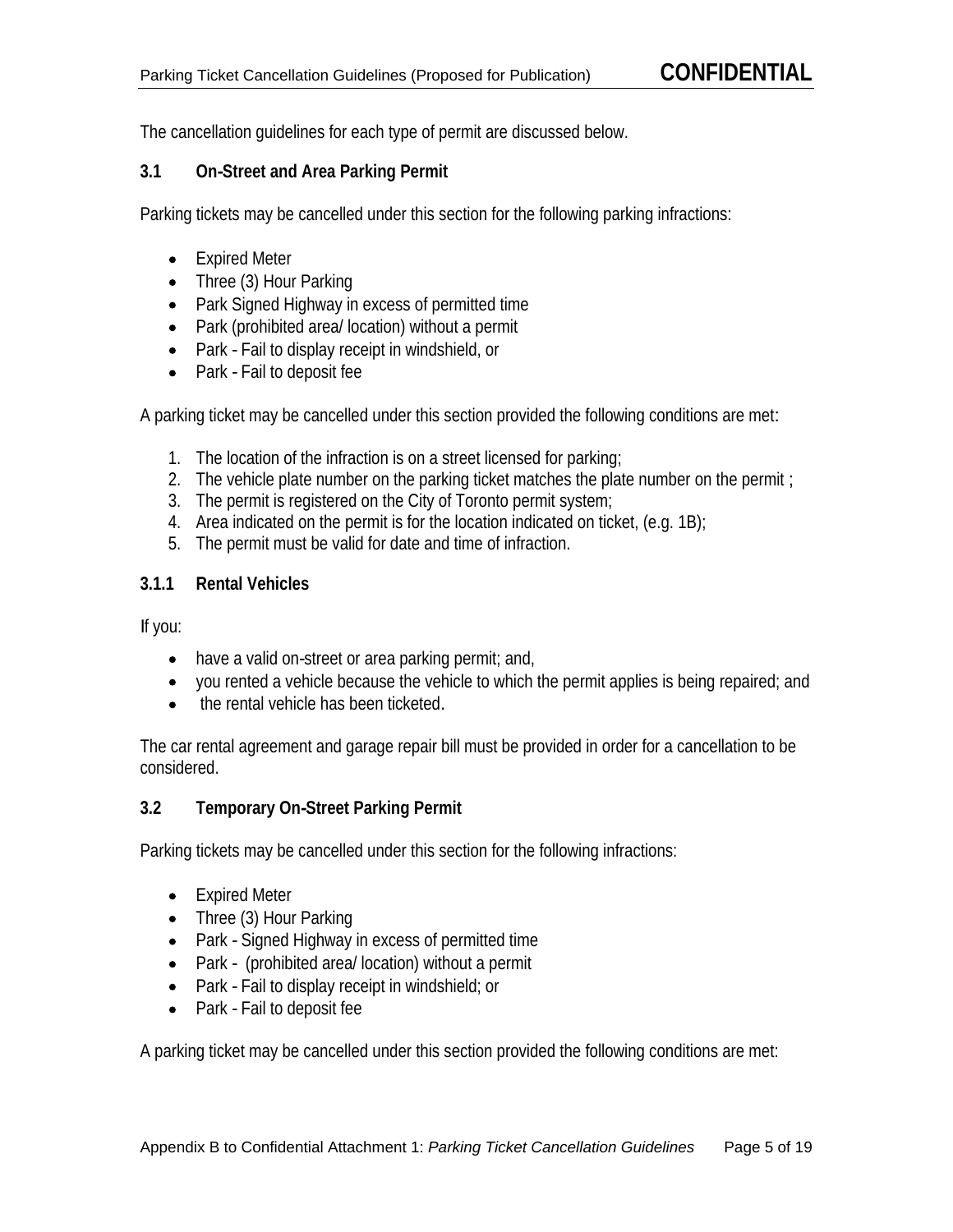- 1. The location of the infraction is on a street that is licensed for parking;
- 2. The vehicle plate number on the parking ticket matches the plate number on the permit;
- 3. The permit is registered on the City of Toronto permit system;
- 4. The area indicated on permit is for the location indicated on ticket, e.g. 1B;
- 5. The permit must be valid for date and time of infraction.

# **3.3 Boulevard Parking Permit**

An off-street parking permit is required to park on any part of the City boulevard. With proper approval, residents or commercial property owners may rent part of the City-owned boulevard to supplement space on private property. This program generally services commercial areas where on-street or off-street parking is limited or unavailable.

Parking tickets may be cancelled under this section for the following infraction:

 $\bullet$ Park on/over boulevard

A parking ticket may be cancelled under this section provided the following conditions are met:

- 1. The permit is valid for the location, day and time of the infraction; and
- 2. Permission (a letter signed by the permit holder) was obtained to park at that location, date and time given by the permit holder, if the vehicle ticketed was not that of the permit holder. A copy of the permission letter must be provided to support the claim.

The ticket will not be cancelled if the parking infraction is for "too many vehicles parked" unless the letter of permission signed by the permit holder states that permission was granted to the vehicle specified on the ticket.

# **3.4 Front Yard Parking Permit**

An off-street parking permit is required if you wish to park in your front yard or on part of the City boulevard. With proper approval, and in specific areas of the City, residents may rent part of the City owned boulevard to supplement space on private property. This program generally services those areas where driveways are not common or where driveway width is insufficient

Parking tickets may be cancelled under this section for the following infraction:

Park in front yard

If the following conditions are met:

- 1. The permit is valid for the location, day and time of the infraction; and
- 2. Permission was obtained to park at that location, date and time given by the permit holder, if the vehicle ticketed was not that of the permit holder.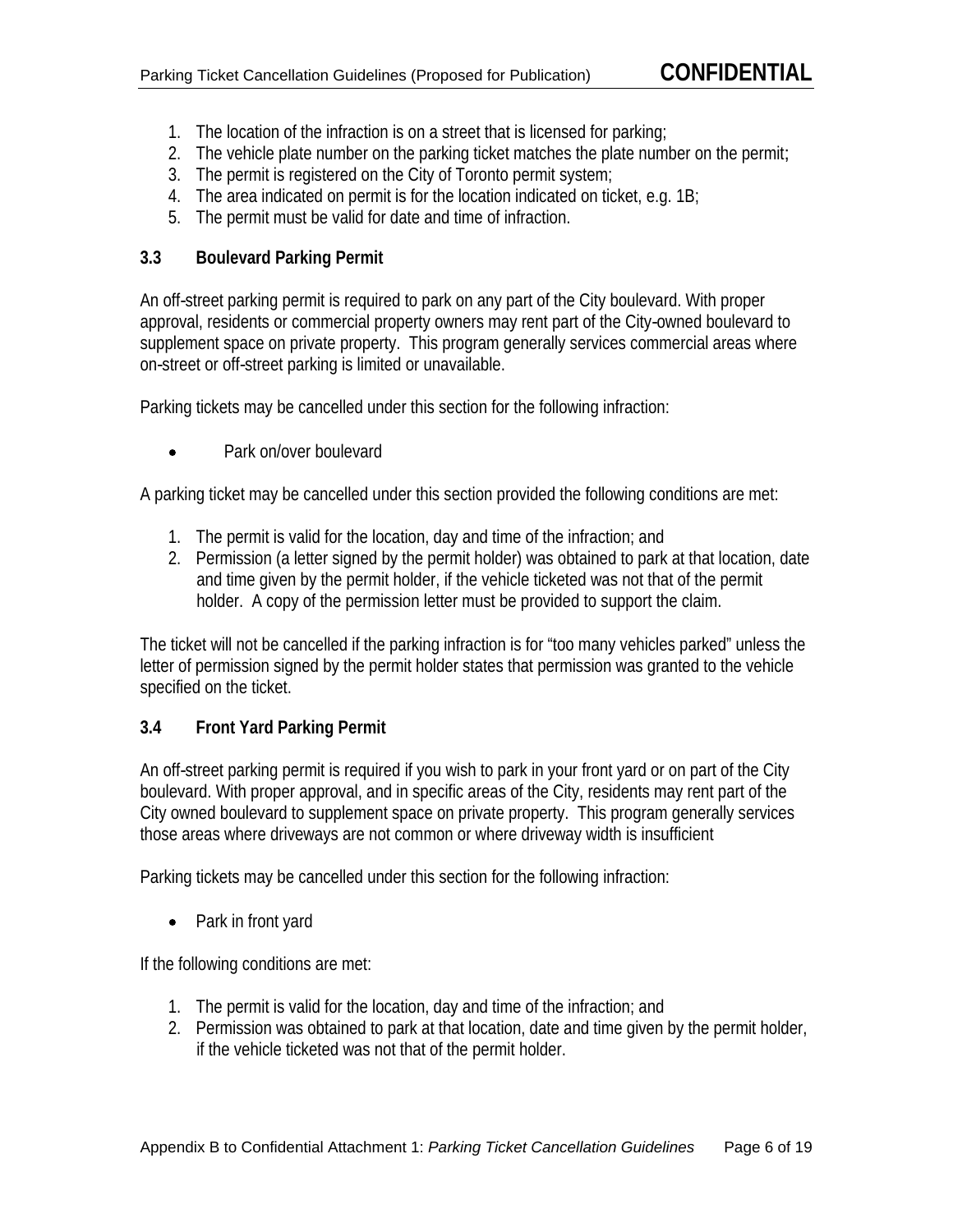Evidence must be provided to establish that the criteria for cancellation have been met, including:

- 1. Copy of Permit, and
- 2. A letter of permission to park at that location, date and time given by the permit holder if the vehicle ticketed was not that of the permit holder signed by the permit holder.

#### **3.5 Film Permit**

The Toronto Film and Television Office (TFTO) issues parking permits for productions of feature films, movies for television, mini-series, television specials, television series, television productions, commercials, music videos and others.

The permit issued by the TFTO authorizes production companies to park production vehicles on City streets and in City parks. If any metered spaces or pay and display areas are covered by the permit, the production company must reimburse the Toronto Parking Authority for lost revenue.

The parking infractions to which the permit applies are listed on the actual permit.

Note that absolutely no crew or cast vehicles are exempted under the film permit.

The exemption applies only to the vehicles identified on the permit and at the location indicated on the permit during the time period that the permit is valid.

- 1. Production vehicles must not:
	- block fire hydrants; or  $\bullet$
	- be parked in fire routes; or  $\bullet$
	- be parked within 9 metres of an intersecting street; or  $\bullet$
	- impede any emergency response vehicles.  $\bullet$

Production vehicles must also adhere to any other requirements specified on the permit.

- 2. In City parks, production vehicles and equipment must not block driveways or other access/egress ramps. Production vehicles must leave at least two feet clearance on either side of a driveway, ramp, or other accesses/egresses/ingresses.
- 3. Production vehicles parking on the street cannot block driveways or other access ramps without the approval of the owner of the property.
- 4. No production equipment/vehicles are to be within 30 metres of a subway entrance, a bus or streetcar stop, a pedestrian cross-over or a signalized intersection unless otherwise noted on the permit.
- 5. Production vehicles must not block parking lot access/egress ramps and accessible parking for persons with disabilities.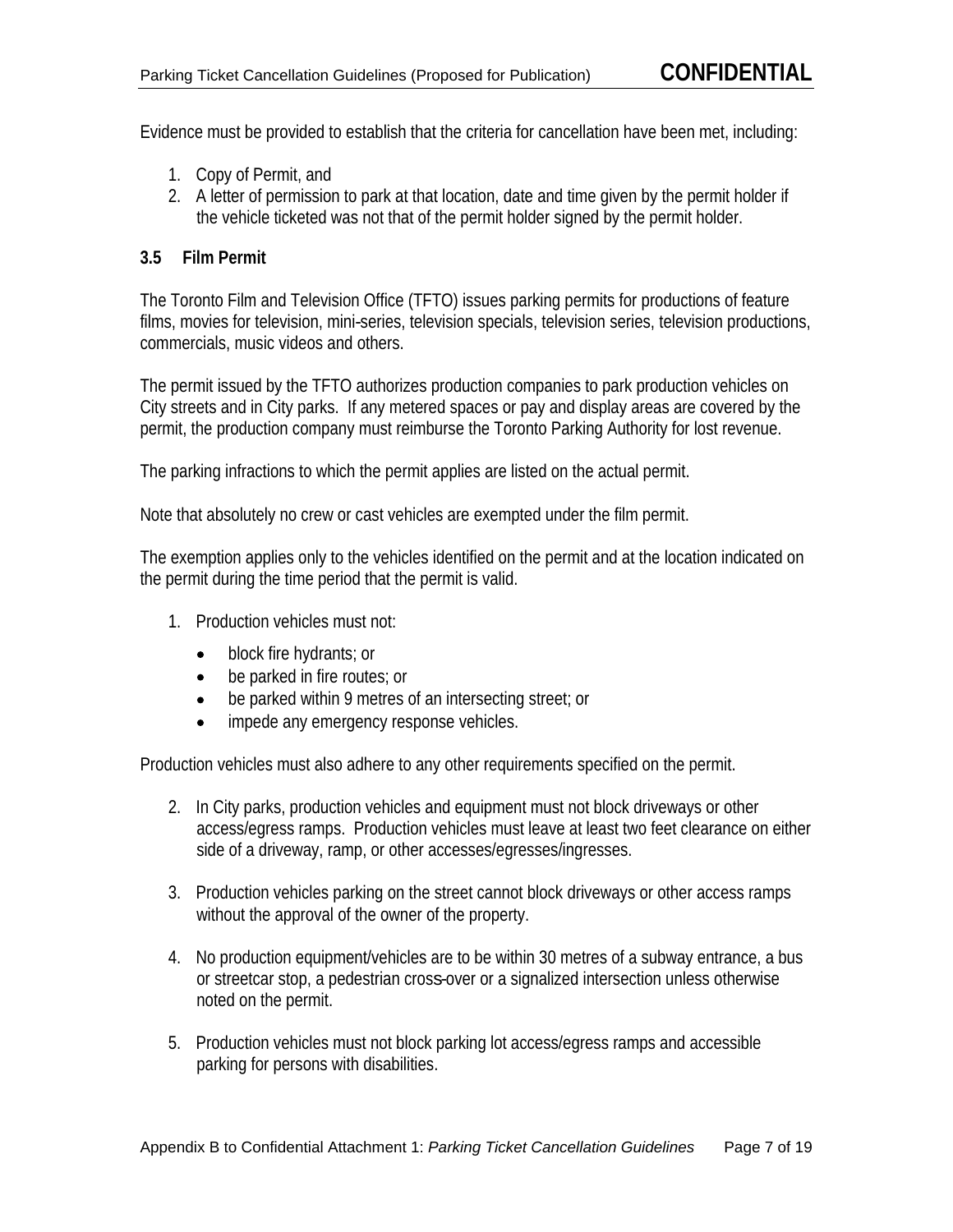Both copies of film parking permit (red & white) must be provided to establish that the criteria for cancellation have been met. If the parking infraction is due to a blocked driveway, a letter of permission from the property owner allowing the encroachment or blockage must be provided for the cancellation of the ticket.

# **3.6 Street Occupation Permit**

A street occupation permit issued by City of Toronto Transportation Services is required for any demolition, renovation and/or construction project if it is necessary to temporarily occupy any portion of the public right of way (the area beyond the property line, i.e. boulevard, sidewalk, roadway or public lane).

Parking tickets may be cancelled under this section for the following infractions:

- Expired Meter
- Three (3) Hour Parking
- Park Signed Highway in excess of permitted time
- Park (prohibited area/location) without a permit
- Park Fail to display receipt in windshield

A parking ticket may be cancelled under this section provided the following conditions are met:

- 1. The conditions stated on permit were complied with; and
- 2. The plated vehicles are listed on the permit.

Evidence must be provided to establish that the criteria for cancellation have been met, including:

- 1. Copy of the original permit; and
- 2. Work Order (if one exists); and
- 3. In case of an emergency (when allowed on the permit), the registered owner of the vehicle must provide a statement that the emergency situation existed at the time of the infraction and a description of the situation.

# **3.7 Temporary Street Occupation Permit - Utilities**

Temporary Street Occupation Permits are issued to utility companies annually at no cost, pursuant to a decision of the Toronto Public Utility Co-ordinating Committee of which the City is a member. One permit is issued to each utility company which can make copies for its contractors and sub contractors. The contractors of the contractors of the contractors of the contractors of the contractors of the contractors of the contractors of the contractors of the contractors of the contractors of the contractors of

The permit is restricted to service vehicles only and a copy must be displayed on the windshield of the vehicle.

Parking tickets may be cancelled under this section for the following infractions: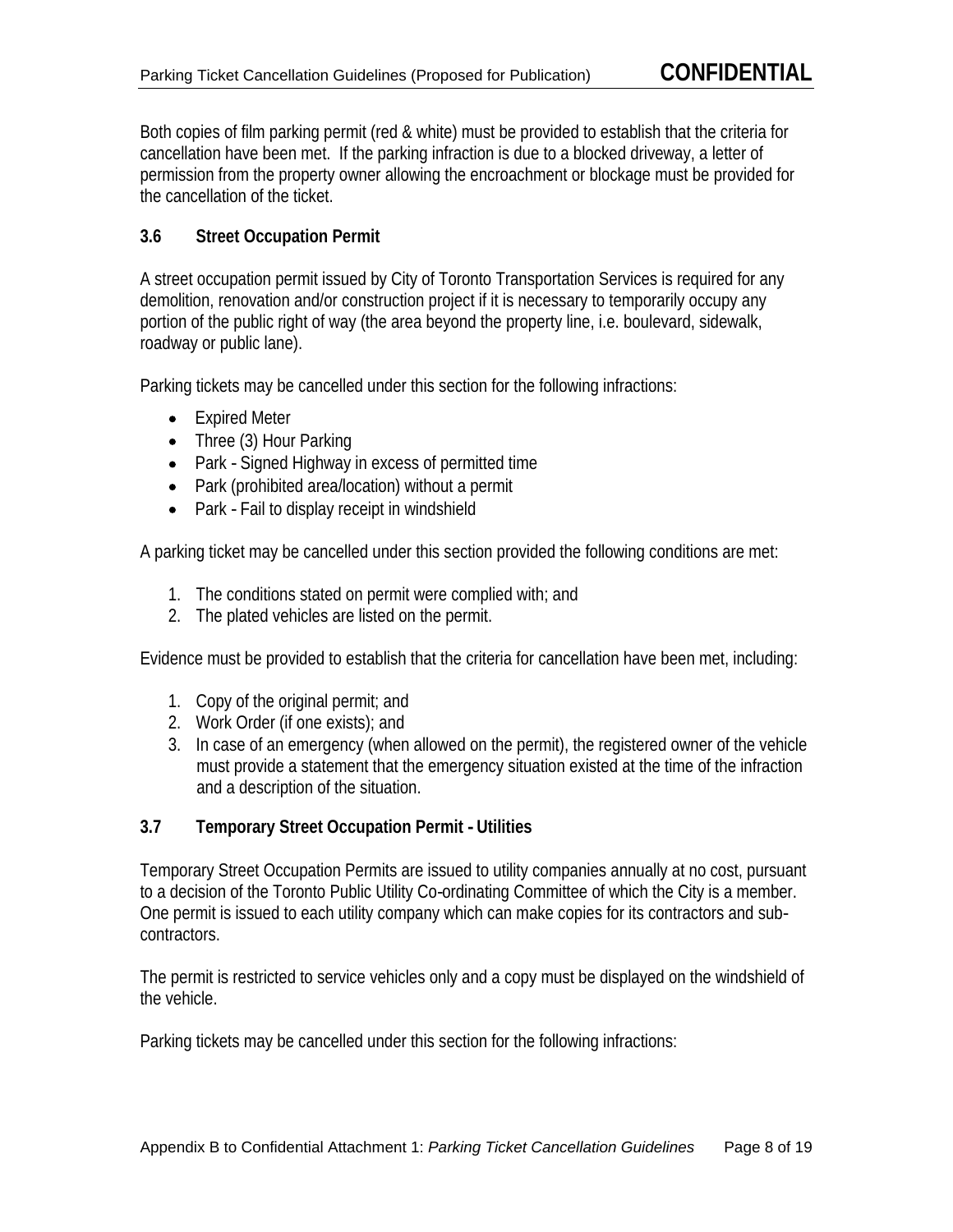- No parking
- $\bullet$  No stopping (9:30 am to 11:30 am and 1:30 pm to 3:30 pm only and not during rush hour); and,
- $\bullet$  No Standing (9:30 am to 11:30 am and 1:30 pm to 3:30 pm only and not during rush hour).

Evidence must be provided to establish that the criteria for cancellation have been met, including:

- 1. Copy of the Temporary Street Occupation –Site Service –Utilities permit; and
- 2. Copy of the Road Disruption Activity Reporting System (RoDARS) Restriction Notice for the location, date and time; and
- 3. Copy of work order/schedule pertaining to the date, time and location of the Infraction; and
- 4. Original letter on letterhead signed by the authorized manager or director (signature must be on file) indicating that parking was required for a legitimate business purpose and explaining why the driver needed to park in that location; and
- 5. Show that parking must have been required to perform the work at that location.

Cancellations will not be granted for the following infractions:

- Parking during rush hour
- Parking on private property
- Parking in disabled or fire routes
- No parking
- No stopping (9:30 am to 11:30 am and 1:30 pm to 3:30 pm only and not during rush hour)
- No Standing (9:30 am to 11:30 am and 1:30 pm to 3:30 pm only and not during rush hour)  $\bullet$

# **3.8 Accessible Parking Permit or Disabled Persons Parking Permit**

The Accessible Parking Permit (APP) is issued to individuals and entitles the vehicle in which it is displayed to be parked in a designated accessible parking space. The individual to whom the permit is issued must be in the vehicle and the permit must be visibly displayed on the dashboard or sun visor when it is parked in the designated accessible parking space. The permit holder may use the permit in any vehicle in which they are travelling. There is no fee for an APP. The Ministry of Transportation of Ontario issues four types of permits, which are colour coded; a Permanent Permit (blue), a Temporary Permit (red), a Traveller Permit (purple) and Company Permits (green).

The name "Accessible Parking Permit" was adopted to focus on the functionality and benefits of the permit to the holder, versus the holder's disability. Holders of a valid "Disabled Person Parking Permit" (DPPP) may continue to use their existing permit until it expires.

Parking tickets may be cancelled under this section for the following infractions:

• Signed prohibited parking areas; this includes time restricted No Parking Areas, e.g.: 8 am to 6 pm and general No Parking Anytime Areas that display the regulatory No Parking Sign. (This does not apply to signed rush hour routes - 7 am to 9 am or 3:30 pm to 6:30 pm Monday to Friday)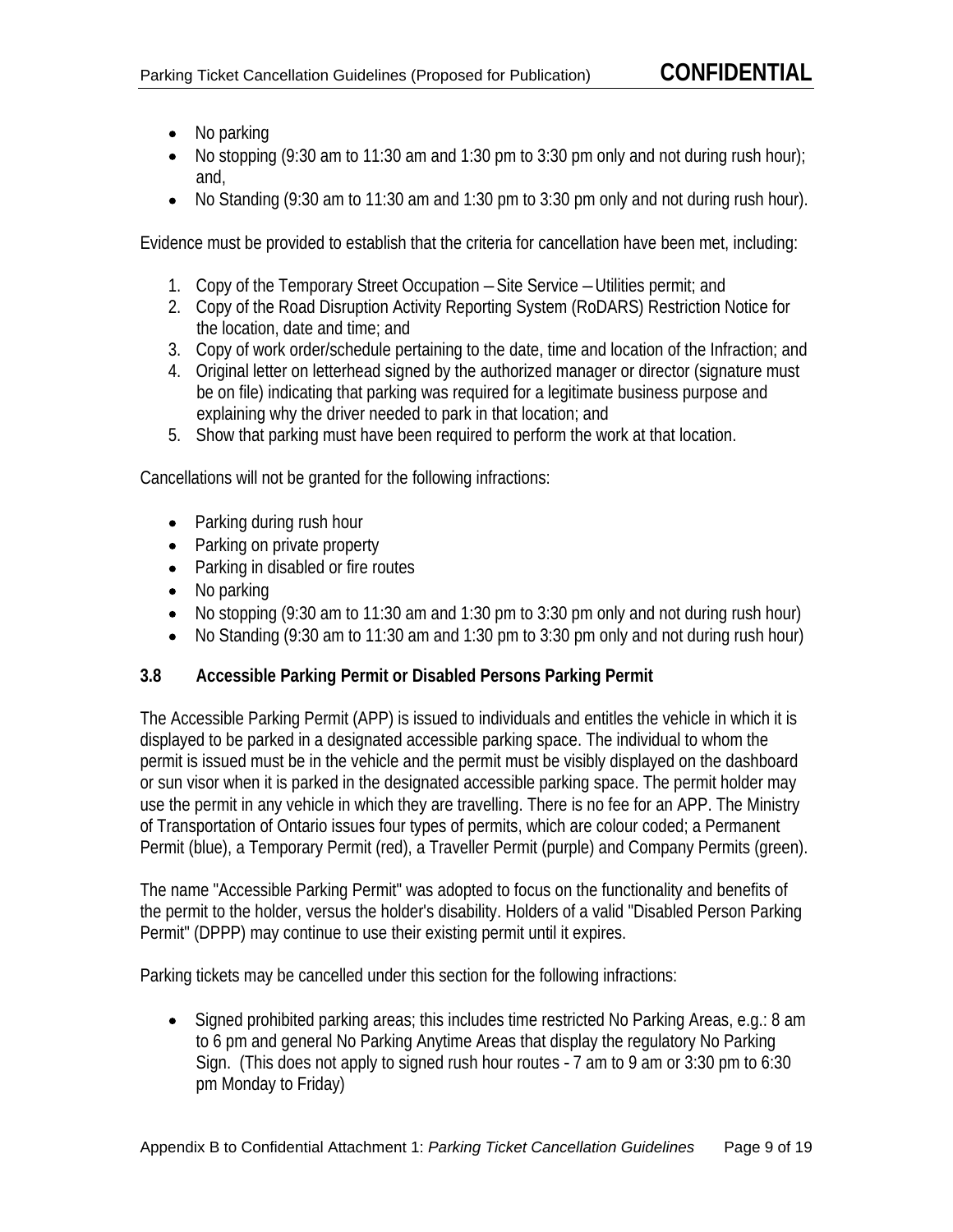- Signed on-street permit parking areas. (Vehicles displaying a valid disabled parking permit are permitted to park without a designated on-street parking permit)
- Signed parking limits such as one hour and two hour maximums; holders are allowed to exceed the signed maximum parking limit.
- Unsigned maximum three-hour parking limits in effect on all city streets.
- Holders may park at on-street Parking Meters or Pay and Display Machines without putting a coin in the meter / machine during the hours of legal operation. Note: exemption does not apply on private property.
- Signed No Stopping areas only while actually engaged in loading or unloading the named permit holder
- Signed/marked designated disabled parking space only for transporting, picking up, or dropping off a person who has been issued a current valid permit
- Signed/marked designated bicycle lane only while actually engaged in loading or unloading the named permit holder

Note: In all of the above situations parking is permitted for a period not to exceed 24 hours.

Evidence must be provided to establish that the criteria for cancellation have been met, including:

- 1. A valid copy of the APP or DPPP
- 2. If the vehicle is not registered to the APP or DPPP holder, an original letter signed by the APP or DPPP holder stating that they were with the registered owner on the date and at the time of infraction.

# **Vehicles displaying disabled permits are not exempt from the following:**

- No Parking/No Stopping/No Standing areas in designated emergency or snow routes
- Parking within 60 cm of a driveway
- Stopping/Parking on a bridge
- Parking within 3 metres of a fire hydrant
- Parking within seven and five-tenths  $(7.5)$  meters of any fire hall on the side of the highway on which the fire hall is located or within thirty and five-tenths (30.5) meters of the fire hall on the opposite side of the highway
- Parking within 9 meters (signs not required) or 15 meters (signs required) of an intersection **interval** and the contract of the contract of the contract of the contract of the contract of the contract of the contract of the contract of the contract of the contract of the contract of the contract of th
- Parking in designated "No Standing and No Stopping areas"
- Parking in a designated fire route
- Parking in a public lane
- Parking within a stand designated for taxicabs
- Parking at a place marked by an authorized sign as a passenger or freight loading zone during the time shown on the sign
- Parking in a position as will prevent the removal of any other vehicle previously parked
- Parking on Private/Municipal Property if parked in a designated disabled spot must pay a fee if one is required on that property also must display a valid disabled permit. If vehicle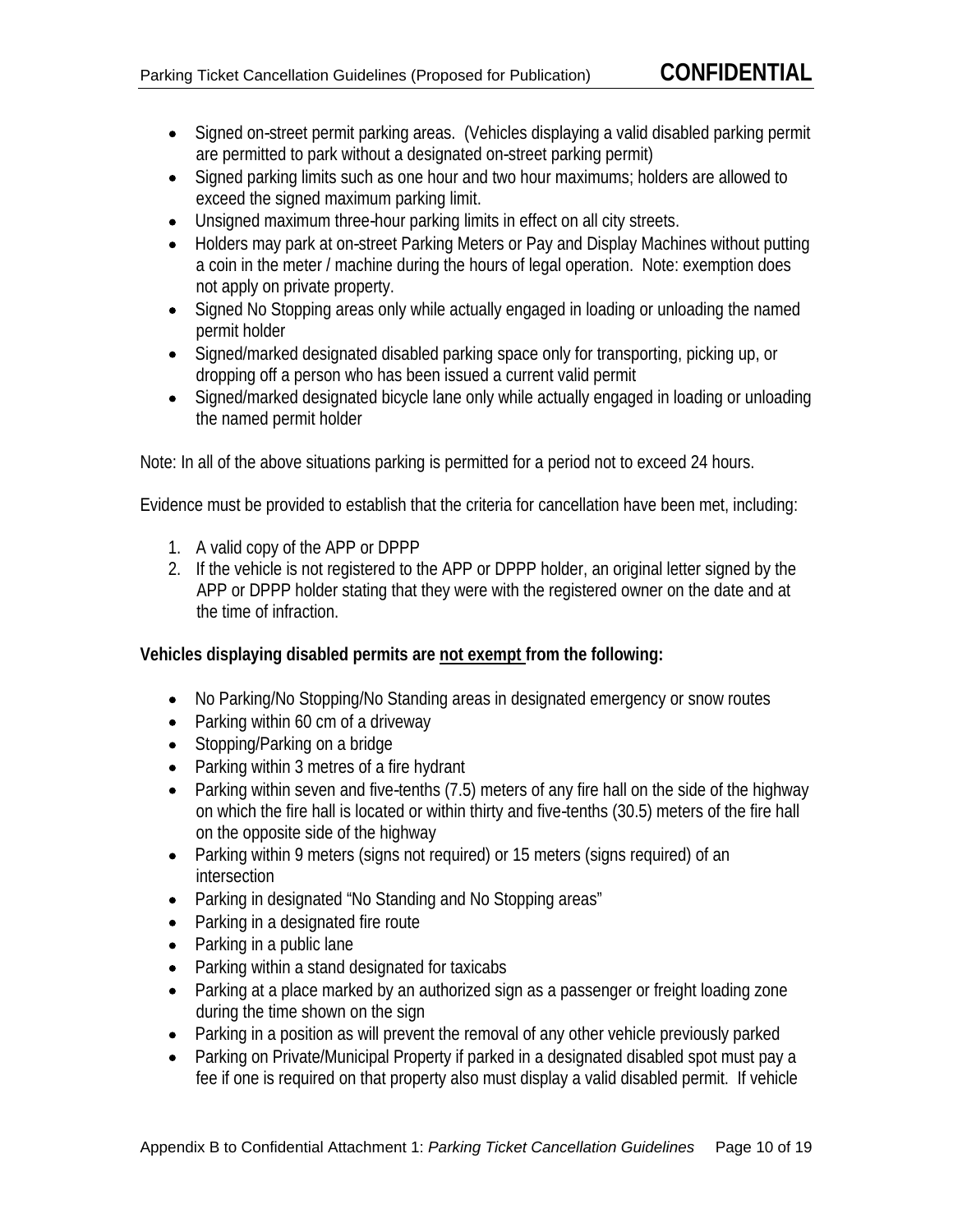is parked in a regular parking spot, (non-disabled) the permit holder must ensure that they follow the same rules as other users of the property.

- Overnight parking between the hours of 2 am 6 am, from December 1-March 31 (in the former area of North York only)
- Parking within thirty and five-tenths (30.5) metres of an intersection controlled by a traffic control signal
- Parking in front of an entrance to or exit from any building or enclosed space in which persons may be expected to congregate in large numbers
- Parking within a turning basin
- Parking in a manner that would interfere with the formation of a funeral procession
- Parking within fifteen (15) metres of the termination of a dead-end street
- Parking within a T-type intersection
- Parking within the following distances of a crosswalk controlled by traffic control signals and located other than at an intersection:
	- Fifteen (15) metres of the crosswalk measured on each side of the highway in the direction of travel of vehicles on that side of the highway
	- [2] Thirty and five-tenths (30.5) metres of the crosswalk measured on each side of the highway in the direction opposite to the direction of travel of vehicles on that side of the highway

# **3.9 Valid Pay and Display Receipt Displayed**

Parking tickets may be cancelled under this section for the following infractions:

- Park fail to deposit fee in machine; and
- Park fail to display receipt in windshield.

A parking ticket may be cancelled under this section provided the following conditions are met:

- 1. A valid Pay and Display parking receipt was displayed on the dashboard of the vehicle when the parking ticket was issued.
- 2. The parking receipt must show that the ticket was issued within the effective time, date and location of the receipt. Additionally, a 5 minute grace period at the end of the time is granted. The contract of the contract of the contract of the contract of the contract of the contract of the contract of the contract of the contract of the contract of the contract of the contract of the contract of the c

The original Pay and Display parking receipt must be provided as evidence.

# **4.0 Vehicle or Plate was Stolen or Lost at Time of Infraction**

Parking tickets may be cancelled on the basis that the vehicle or plate was stolen or lost at the time of the infraction.

A parking ticket may be cancelled under this section provided that the following condition is met:

1. The infraction must have occurred after the date the theft was reported and prior to recovery (if applicable).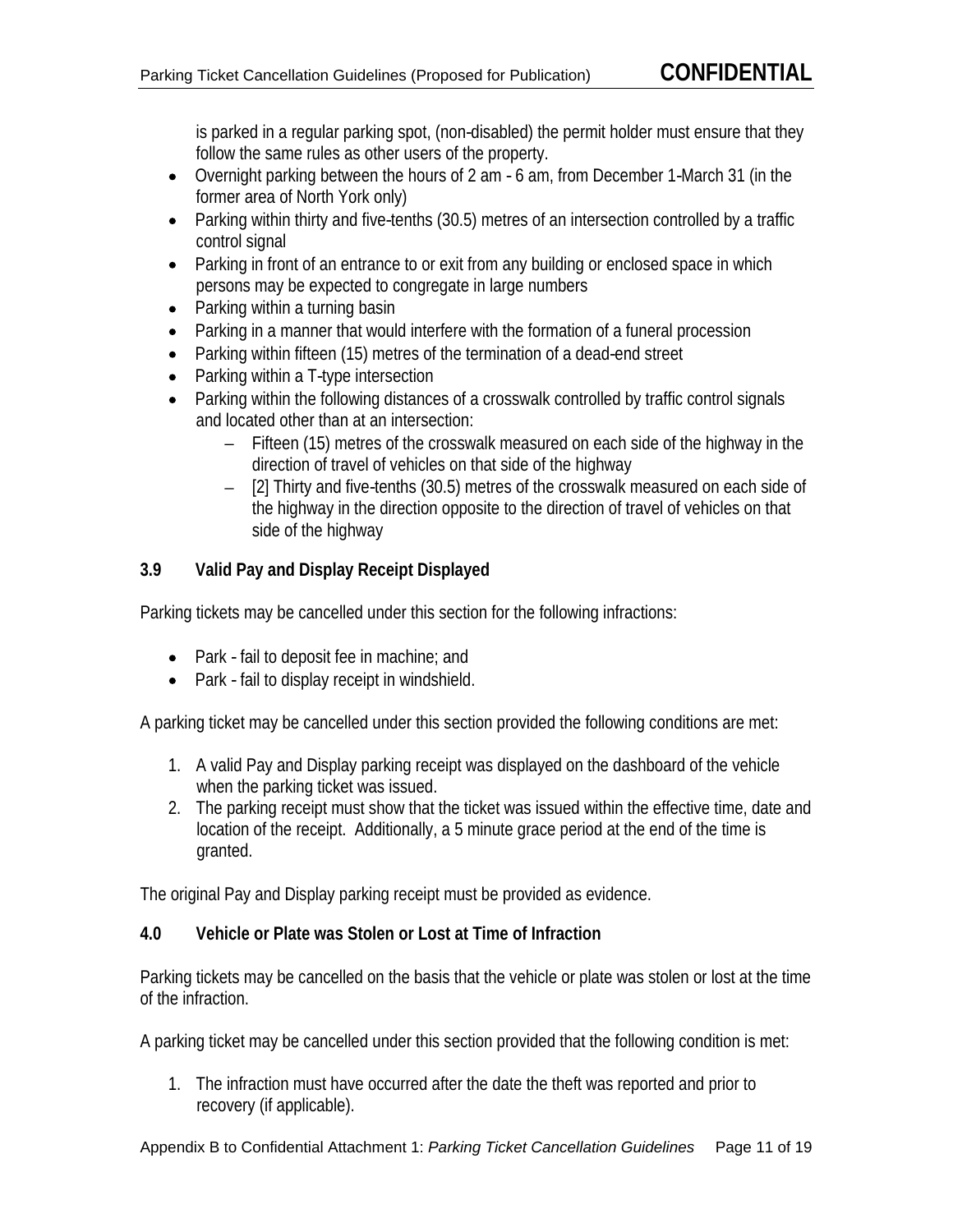Evidence must be provided to establish that the criteria for cancellation has been met, including:

- Valid occurrence number from the Toronto Police Service; and
- Copy of the police report (if available).

## **5.0 Special Parking Considerations**

The Toronto Police Service's Parking Enforcement Unit or the City of Toronto's Transportation Services Division may, in certain circumstances, provide short term parking considerations including:

- 1. Driveway paving;
- 2. Construction;
- 3. Religious observance; and
- 4. Underground parking cleaning.

Parking tickets may be cancelled under this section for the following infractions:

- Park Longer than 3 hours
- No parking

A parking ticket may be cancelled under this section provided that the following conditions are met:

- 1. The conditions stated on consideration were complied with; and
- 2. The plate numbers of the ticketed vehicles must be listed on the consideration letter.

Evidence must be provided to establish that the criteria for cancellation have been met, including:

- 1. A copy of the parking consideration letter; or
- 2. The consideration number assigned by the Toronto Police Service's Parking Enforcement Unit or the City of Toronto's Transportation Services Division so that the consideration can be confirmed. The confirmed of the control of the confirmed of the confirmed of the confirmed.

Parking tickets will not be cancelled for the following infractions under this section:

- No Standing
- No Stopping
- Stop on sidewalk
- Park on boulevard
- Park in front of fire hydrant
- Park in fire route
- Park in rush hour route
- Park on a permit parking street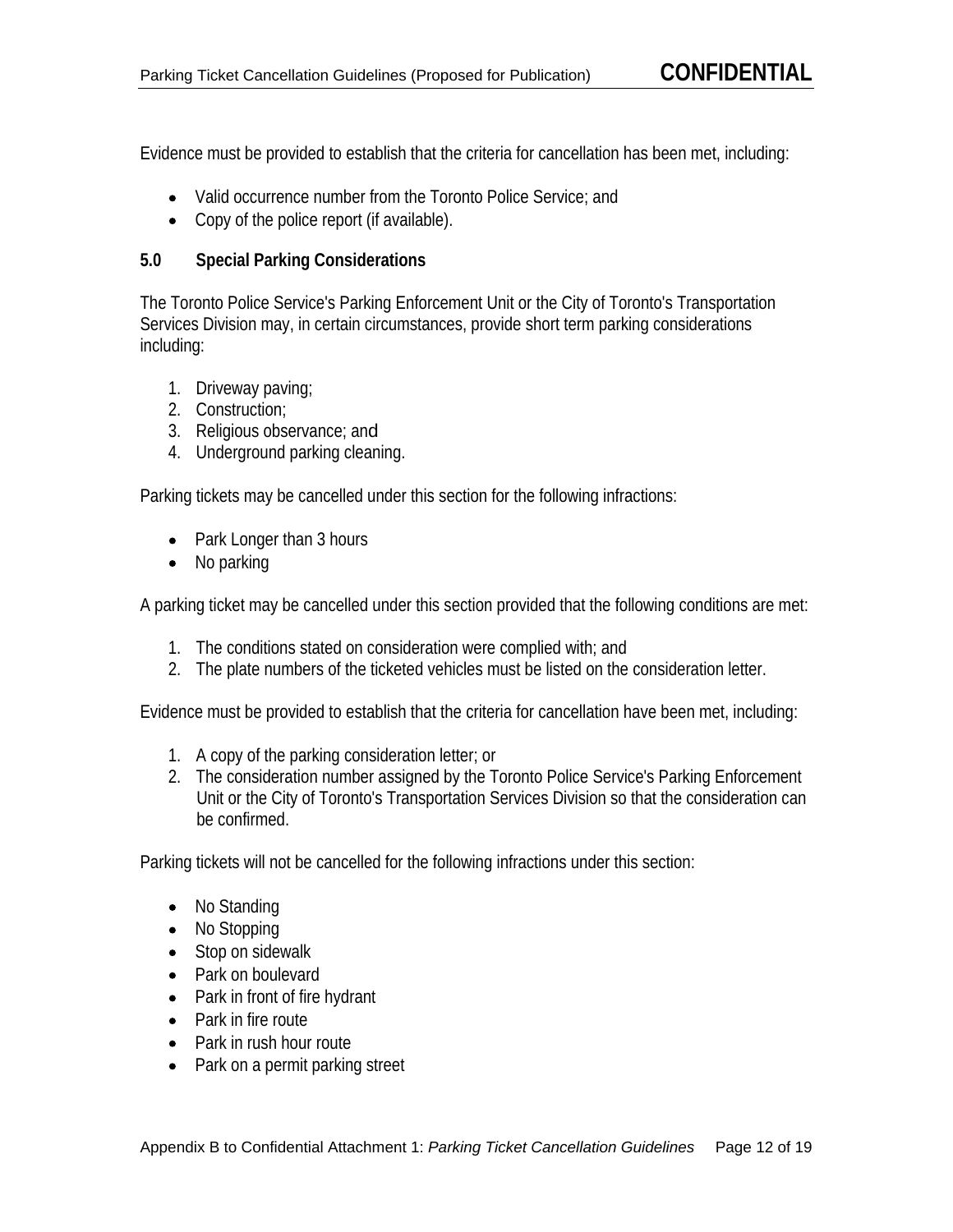# **5.1 Religious Observances**

For religious observances, parking tickets may be cancelled for the following infractions:

- Park at expired meter
- Park during prohibited times (excluding rush hour)
- Park signed highway in excess of permitted time

Evidence must be provided to establish that the criteria for cancellation have been met, including:

1. A letter or correspondence from the Minister or head of a religious group that identifies the time, date and location of the religious observance or service.

#### **6.0 Extenuating Circumstances**

Parking tickets may be cancelled in extenuating circumstances including:

- Medical emergency (e.g. a situation where a person required immediate hospitalization and the vehicle could not be moved to a legal parking area.)
- Vehicle breakdown:
- Other circumstances not identified in these guidelines where parking legally was not possible. The contract of the contract of the contract of the contract of the contract of the contract of the contract of the contract of the contract of the contract of the contract of the contract of the contract of the

Evidence must be provided to establish that the criteria for cancellation have been met, including:

- 1. For medical emergencies, a copy of the hospital report, record of admission, and/or an ambulance report.
- 2. For vehicle breakdown, a copy of the tow receipt and/or the repair bill(s).
- 3. For other circumstances, evidence such as documents, permissions, photos, etc. must be provided to support the cancellation.

#### **7.0 Sign Missing or Illegible**

A parking ticket may be cancelled if a traffic sign was missing, damaged, obscured or illegible or that there were conflicting signs on the street where the infraction occurred. Staff will request that the Toronto Police Services Parking Enforcement Office or the City of Toronto's Transportation Services Division conduct an investigation.

Parking tickets may be cancelled for signed offences.<br>The following condition must be met:

1. The investigating office (Parking Enforcement or Transportation Services) must recommend in writing that the parking ticket be cancelled.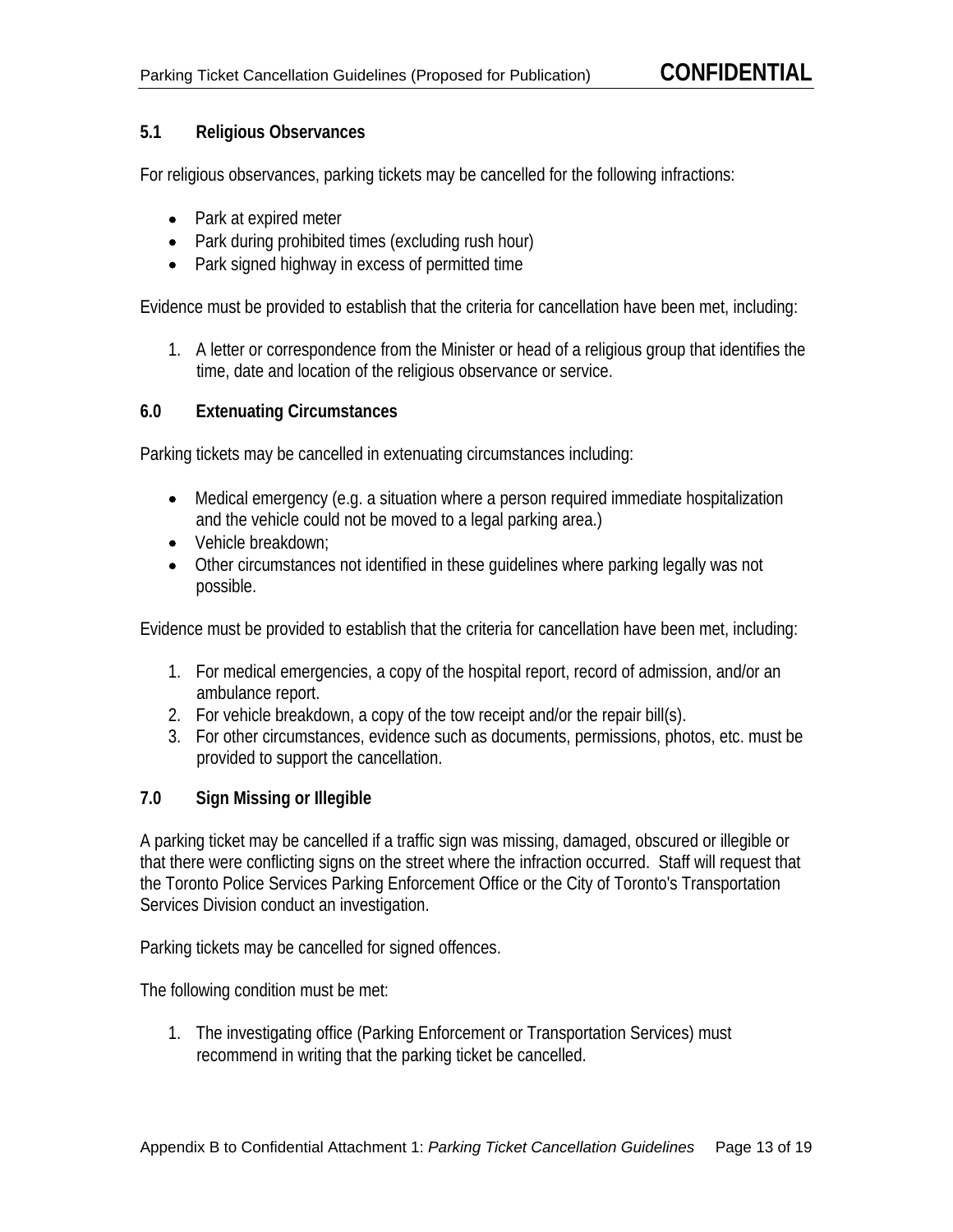# **8.0 Pay & Display Machine or Meter Missing, Removed or Inoperable**

A parking ticket may be cancelled if a Pay and Display machine or parking meter was missing, removed or inoperable. Staff will request that the Toronto Parking Authority conduct an investigation.

Parking tickets may be cancelled under this section for the following infractions:

- Park fail to deposit fee; and
- Park fail to display receipt.

A parking ticket may be cancelled under this section provided the following condition is met:

1. The Toronto Parking Authority must recommend that the parking ticket be cancelled.

#### **9.0 Emergency Vehicle**

Parking tickets will be cancelled for emergency vehicles, such as ambulances, police or fire department that are exempt from parking tickets under the City of Toronto Municipal Code, where the particular emergency vehicle was attending to an emergency at the location indicated on the parking ticket. The exemption applies to all City of Toronto parking tickets.

Evidence must be provided to establish that the criteria for cancellation have been met, including:

1. An original letter on Divisional letterhead signed by the authorized manager or director of the City Division or public utility stating that the emergency existed when the parking ticket was issued. The contract of the contract of the contract of the contract of the contract of the contract of the contract of the contract of the contract of the contract of the contract of the contract of the contract of th

# **10.0 Vehicles Engaged in Work for the City**

Parking tickets will be cancelled for vehicles engaged in work for the City, and the Toronto Transit Commission (TTC) that are exempt from parking tickets under the Municipal Code, where parking, standing or stopping of the vehicle doing the work was required to perform the work at the location, date and time of the ticket. The exemption applies to all City of Toronto parking tickets.

Evidence must be provided to establish that the criteria for cancellation have been met, including:

- 1. Copy of work order/schedule; and/or
- 2. Original letter on letterhead signed by the authorized manager or director of the City Division, TTC or Public Transit Agency indicating that parking, stopping or standing was required for a legitimate municipal purpose and an explanation of why the driver needed to illegally park, stand or stop in that location.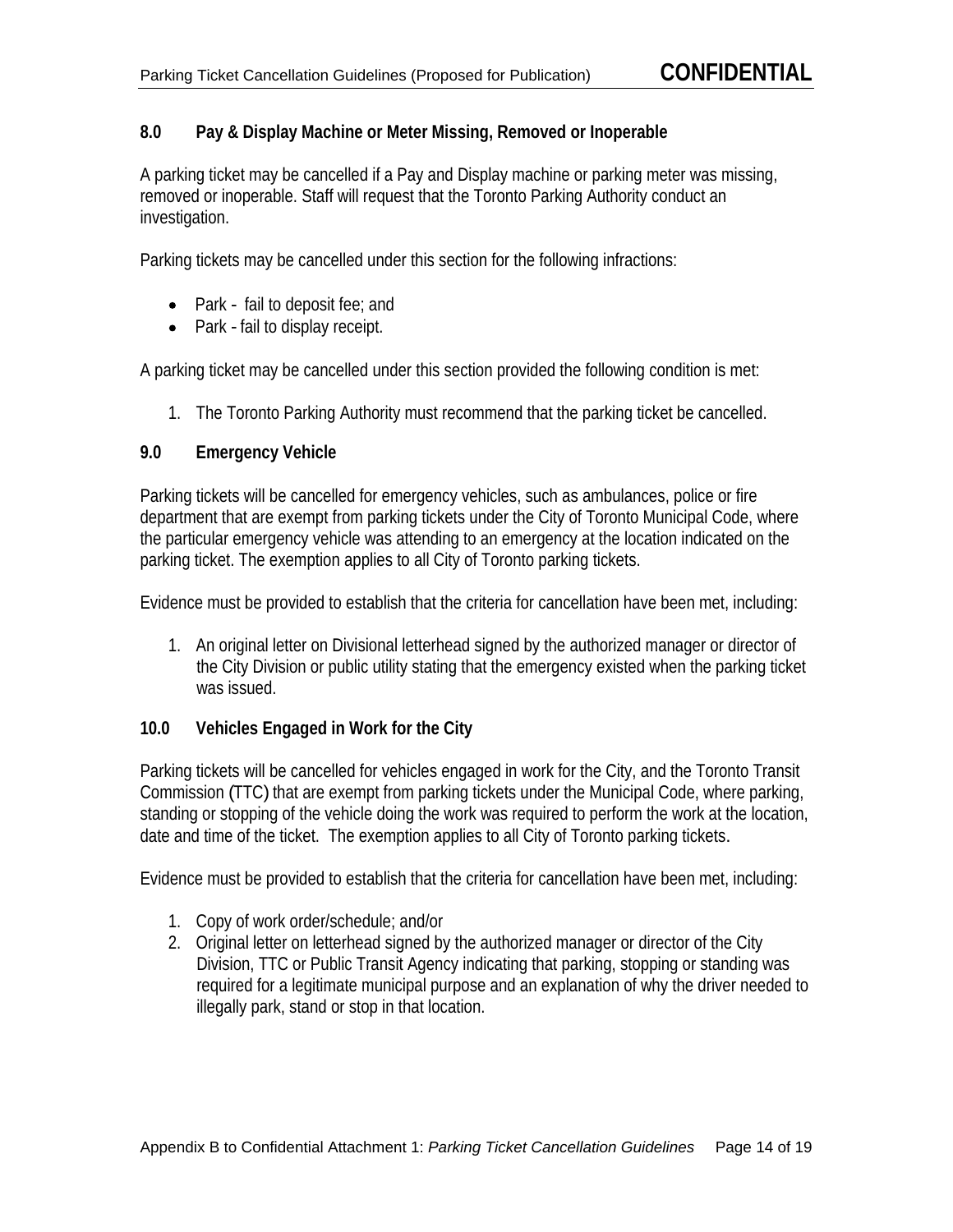# **11.0 Public Utility Vehicles**

Parking tickets will be cancelled for public utility vehicles responding to emergencies, (including utilities providing telecommunications, energy or water/ wastewater services) that are exempt under the Municipal Code, and when parking was necessary to perform the emergency work at that location. The exemption applies to all on-street infractions (only during the emergency)

Evidence must be provided to establish that the criteria for cancellation have been met, including:

- 1. Copy of the Temporary Street Occupation –Site Service –Utilities permit (if available);
- 2. Copy of work order/schedule pertaining to the date, time and location of the infraction, and
- 3. Original letter on letterhead signed by the authorized Manager or Director (signature must be on file) indicating that parking was required for a legitimate emergency purpose and explanation of why the driver needed to park in that location.

# **12.0 Valid Ontario Veteran Plate Displayed (on certain days only)**

The City of Toronto's Municipal Code provides parking exemptions to persons who display a valid Ontario veteran's licence on their vehicle. The exemption **only** applies on the following dates:

- June 6
- September 17
- November 11
- August 18 (consideration)
- Other dates approved by council; and
- Any other date where consideration is granted.

Parking tickets may be cancelled under this section for the following infractions:

- Park fail to deposit fee in meter
- Park fail to deposit fee in machine
- Park vehicle in or on a parking space controlled by a parking machine without activating the machine
- Park fail to properly display receipt in windshield

A parking ticket may be cancelled under this section provided the following condition is met:

1. The Ontario Veteran licence plate must be registered to the person requesting the cancellation and must have been affixed to the vehicle at the time of the infraction.

# **13.0 Continuing Infraction**

A continuing infraction occurs when two or more parking tickets are issued to a vehicle within a specified time limit. The specified limit depends on the type of infraction (e.g. Park longer than 1, 2 or 3 hours).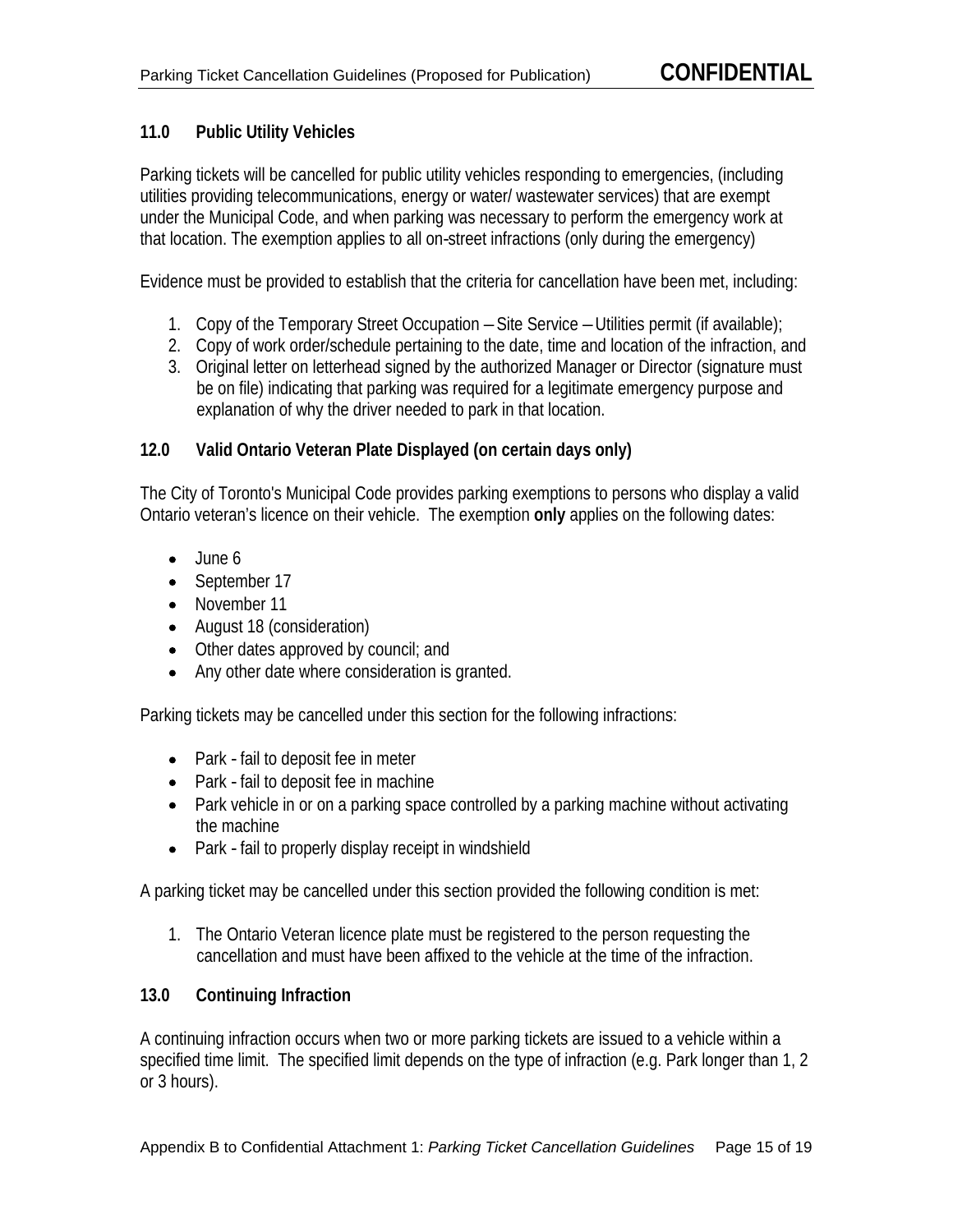Parking tickets may be cancelled under this section for No Parking infractions only, if the following conditions are met:

- 1. Must be the same offence;
- 2. Same plate; and
- 3. Same location.

## **14.0 Issuing Enforcement Agency Request**

Situations occur where the Toronto Police Service's Parking Enforcement Unit may request withdrawal of a parking ticket.

A parking ticket may be cancelled under this section for any parking related offences.

The Toronto Police Service's Parking Enforcement Unit must submit the request in writing using the approved Withdrawal Request Form - the form must be authorized by a management representative of the Parking Enforcement Unit.

#### **15.0 Taxicabs/Limousines While Picking up or Dropping off Passengers**

Parking tickets may be cancelled under this section for the following infractions:

• Prohibited parking offences (excluding rush hour)

A parking ticket may be cancelled under this section if the following conditions are met:

- 1. Vehicle was being operated for taxi or limousine services at the time of the infraction.
- 2. Vehicle license plate was issued to a taxi or limousine.

Evidence must be provided to establish that the criteria for cancellation have been met, including:

- 1. If the driver of the taxi/limousine is making a delivery, a letter from the taxi/limousine company and a waybill for the time/date and location of the infraction.
- 2. A letter, on letterhead from the Dispatcher, indicating pick up location, time, date and drop off location. The contract of the contract of the contract of the contract of the contract of the contract of the contract of the contract of the contract of the contract of the contract of the contract of the contract of
- 3. Owner or driver must possess a taxi licence.

#### **16.0 Nursing Agencies/Compassionate Service Agencies**

Parking tickets may be cancelled under this section for the following infractions:

- Metered offences;
- Park- longer than 3 hours;
- Park during prohibited times (excluding rush hour);
- Park in excess of permitted time; and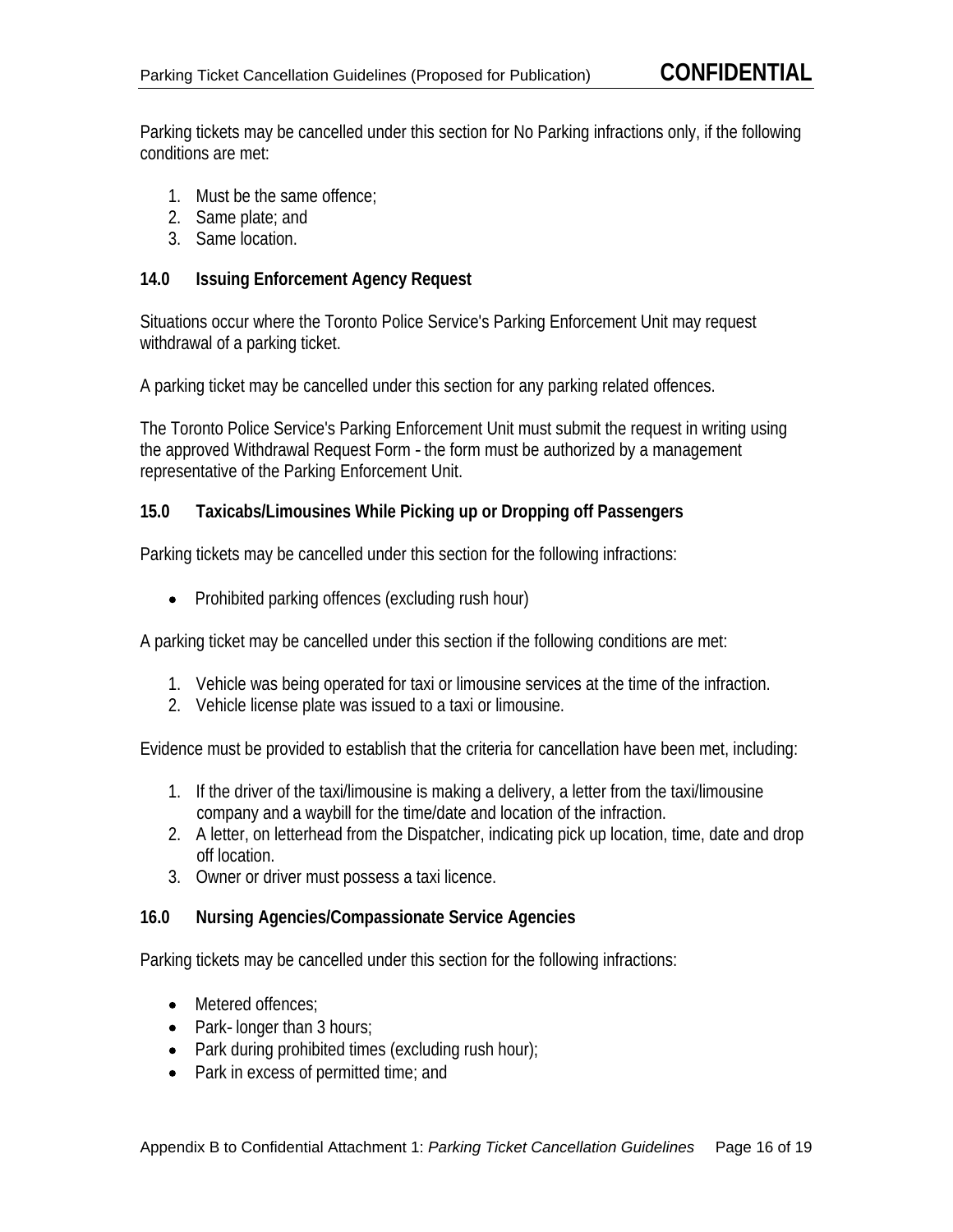• Park no permit (if time/situation of infraction is reasonable) time, date, infraction and location of the duties should be specified.

The following evidence must be provided:

- 1. A letter from an official on letterhead explaining the vehicle was being operated by a staff member while performing duties for the organization.
- 2. The letter must have an original signature and must include the title and telephone number of the authorized writer (Nurse Manager, etc.).

#### **17.0 Security Companies - Alarm Response**

Parking tickets may be cancelled under this section for the following infractions:

- Metered offences
- Park longer than 3 hours
- Park during prohibited times (excluding rush hour)
- Park in excess of permitted time
- Park no permit (if time/situation of infraction is reasonable) time, date, infraction and location of the duties should be specified

The following evidence must be provided:

- 1. A letter from an official on letterhead explaining the vehicle was being operated by a staff member in response to an alarm.
- 2. The letter must have an original signature and must include the title and telephone number of the authorized writer as well as the time and location of the alarm supported by the response sheet.

#### **18.0 Tour Buses**

Parking tickets may be cancelled under this section for the following infractions:

- Metered offences
- Park longer than 3 hours
- Park during prohibited times (excluding rush hour),
- Park in excess of permitted time

The following evidence must be provided:

1. A letter from an official on letterhead explaining the vehicle was being operated by a staff member while performing duties of the company and that no other parking was available.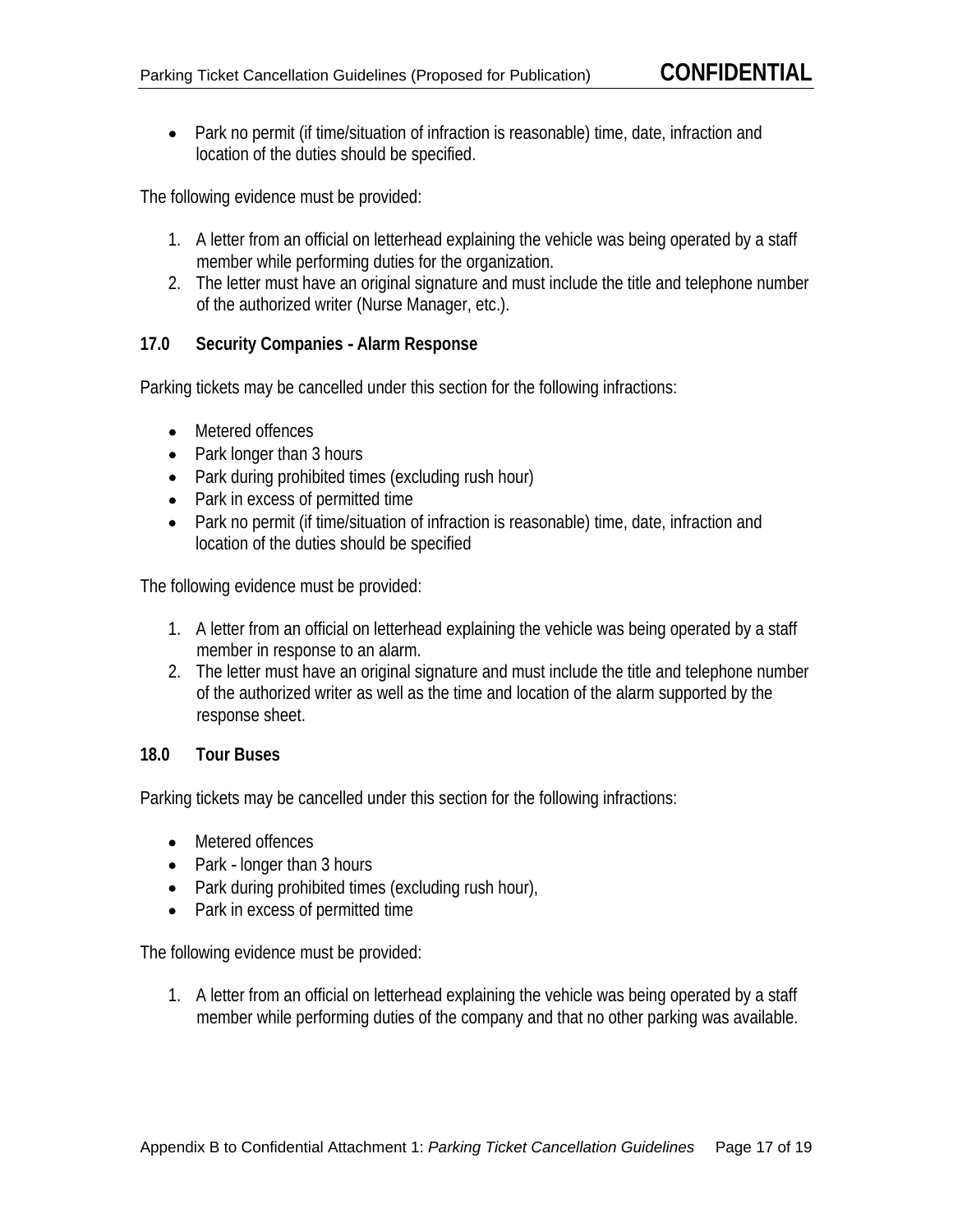# **City of Toronto Parking Ticket Cancellation Guidelines**

# **Glossary of Terms**

A term not defined in this section shall have the same meaning as the term has in the Highway Traffic Act.

# **Accessible Parking Permit/Disabled Parking Permit**

"accessible parking permit" or "disabled parking permit" means a current and valid disabled person parking permit issued by the Ministry of Transportation under the provisions of the Highway Traffic Act; or, a current and valid permit, number plate or other marker or device bearing the international symbol of access for the disabled which has been issued by a jurisdiction outside Ontario.

# **First Appearance Facility (FAF)**

"First Appearance Facility or FAF" means a location where a person who received a City of Toronto parking ticket can attend to dispute the issuance of the parking ticket

# **Highway**

"highway" includes a common and public highway, street, avenue, parkway, driveway, square, place, bridge, viaduct or trestle, any part of which is intended for or used by the general public for the passage of vehicles and includes the area between the lateral property lines thereof;

# **Infraction**

"infraction" means a contravention of any provision of a City of Toronto parking bylaw

# **No Parking**

"park" or "parking", when prohibited, means the standing of a vehicle, whether occupied or not, except when standing temporarily for the purpose of and while actually engaged in loading or unloading merchandise or passengers;

# **No Standing**

"stand" or "standing", when prohibited, means the halting of a vehicle, whether occupied or not, except for the purpose of and while actually engaged in receiving or discharging passengers;

# **No Stopping**

"stop" or "stopping", when prohibited, means the halting of a vehicle, even momentarily, whether occupied or not, except when necessary to avoid conflict with other traffic or in compliance with the directions of a police officer or of a traffic control sign or signal;

# **Offence**

"offence" means any contravention of any provision under of a City of Toronto parking bylaw;